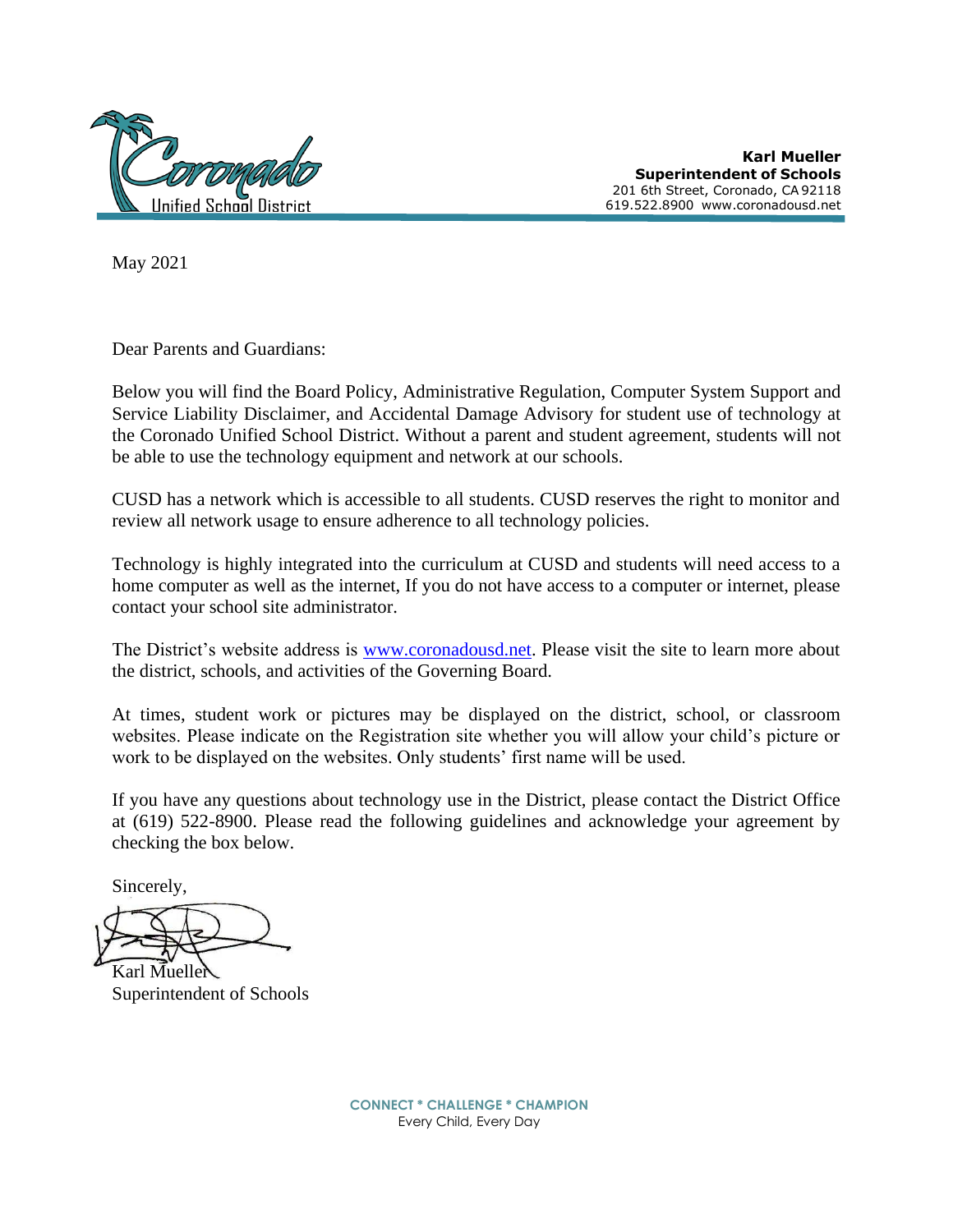# **Coronado USD Administrative Regulation**

**Student Use Of Technology**

AR 6163.4 **Instruction**

The principal or designee shall oversee the maintenance of each school's technological resources and may establish guidelines and limits on their use. All instructional staff shall receive a copy of this administrative regulation, the accompanying Board policy, and the district's Acceptable Use Agreement describing expectations for appropriate use of the system and shall also be provided with information about the role of staff in supervising student use of technological resources. All students using these resources shall receive instruction in their proper and appropriate use.

(cf. 0440 - District Technology Plan) (cf. 4040 - Employee Use of Technology) (cf. 4131- Staff Development) (cf. 4231 - Staff Development) (cf. 4331 - Staff Development)

Teachers, administrators, and/or library media specialists shall prescreen technological resources and online sites that will be used for instructional purposes to ensure that they are appropriate for the intended purpose and the age of the students.

(cf. 6163.1 - Library Media Centers)

Online/Internet Services: User Obligations and Responsibilities

Students are authorized to use district equipment to access the Internet or other online services in accordance with Board policy, the user obligations and responsibilities specified below, and the district's Acceptable Use Agreement.

1. The student in whose name an online services account is issued is responsible for its proper use at all times. Students shall keep personal account numbers and passwords private and shall only use the account to which they have been assigned.

2. Students shall use the district's system safely, responsibly, and primarily for educational purposes.

3. Students shall not access, post, submit, publish, or display harmful or inappropriate matter that is threatening, obscene, disruptive, or sexually explicit, or that could be construed as harassment or disparagement of others based on their race/ethnicity, national origin, sex, gender, sexual orientation, age, disability, religion, or political beliefs.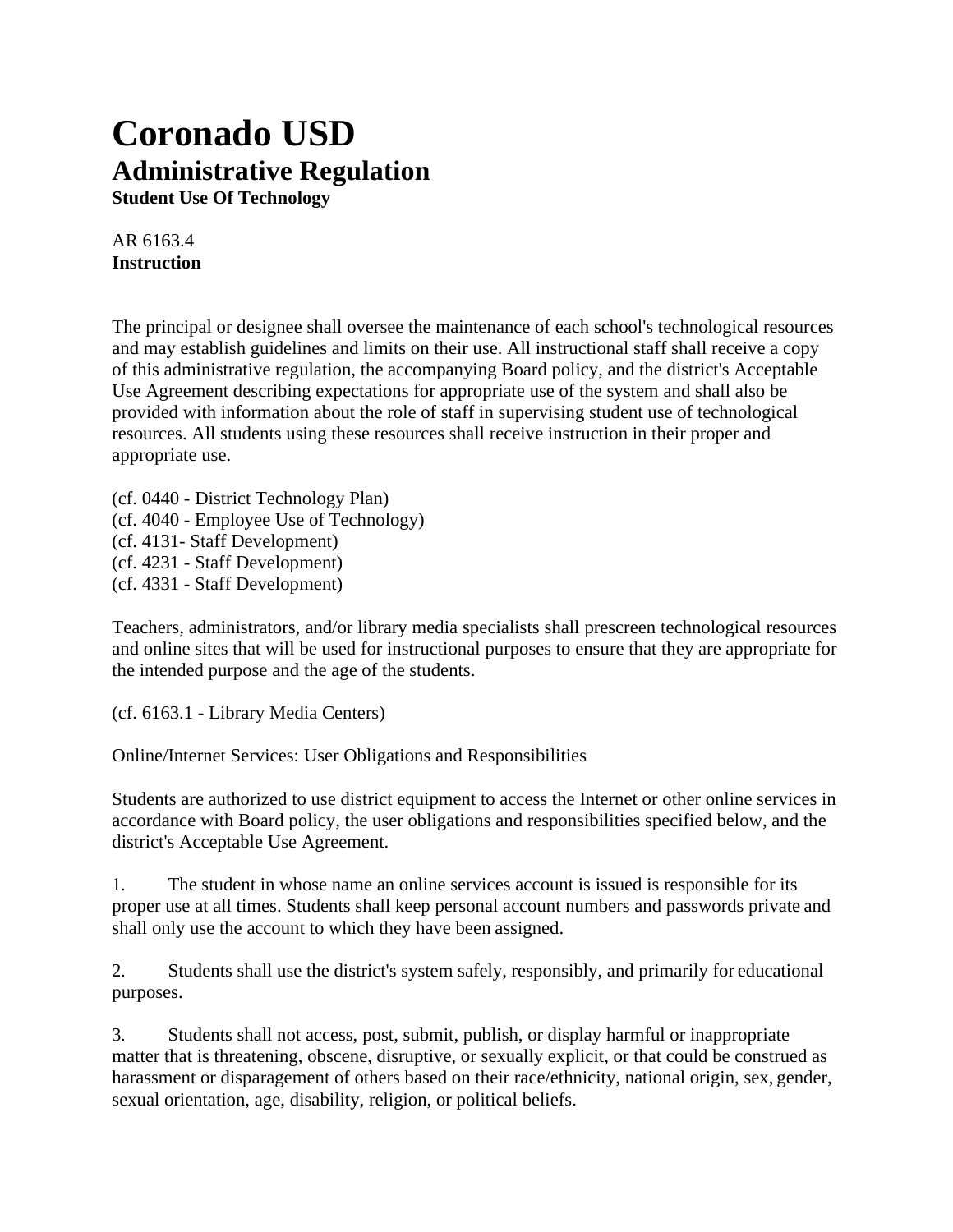(cf. 5131 - Conduct) (cf. 5145.3 - Nondiscrimination/Harassment) (cf. 5145.7 - Sexual Harassment) (cf. 5145.9 - Hate-Motivated Behavior)

Harmful matter includes matter, taken as a whole, which to the average person, applying contemporary statewide standards, appeals to the prurient interest and is matter which depicts or describes, in a patently offensive way, sexual conduct and which lacks serious literary, artistic, political, or scientific value for minors. (Penal Code 313)

4. Unless otherwise instructed by school personnel, students shall not disclose, use, or disseminate personal identification information about themselves or others when using email, chat rooms, or other forms of direct electronic communication. Students also shall be cautioned not to disclose such information by other means to individuals contacted through the Internet without the permission of their parents/guardians.

Personal information includes the student's name, address, telephone number, Social Security number, or other personally identifiable information.

5. Students shall not use the system to encourage the use of drugs, alcohol, or tobacco, nor shall they promote unethical practices or any activity prohibited by law, Board policy, or administrative regulations.

(cf. 3513.3 - Tobacco-Free Schools) (cf. 5131.6 - Alcohol and Other Drugs)

6. Students shall not use the system to engage in commercial or other for-profit activities.

7. Students shall not use the system to threaten, intimidate, harass, or ridicule other students or staff.

8. Copyrighted material shall be posted online only in accordance with applicable copyright laws. Any materials utilized for research projects should be given proper credit as with any other printed source of information.

(cf. 5131.9 - Academic Honesty) (cf. 6162.6 - Use of Copyrighted Materials)

9. Students shall not intentionally upload, download, or create computer viruses and/or maliciously attempt to harm or destroy district equipment or materials or manipulate the data of any other user, including so-called "hacking."

(cf. 5131.5 - Vandalism and Graffiti)

10. Students shall not attempt to interfere with other users' ability to send or receive email,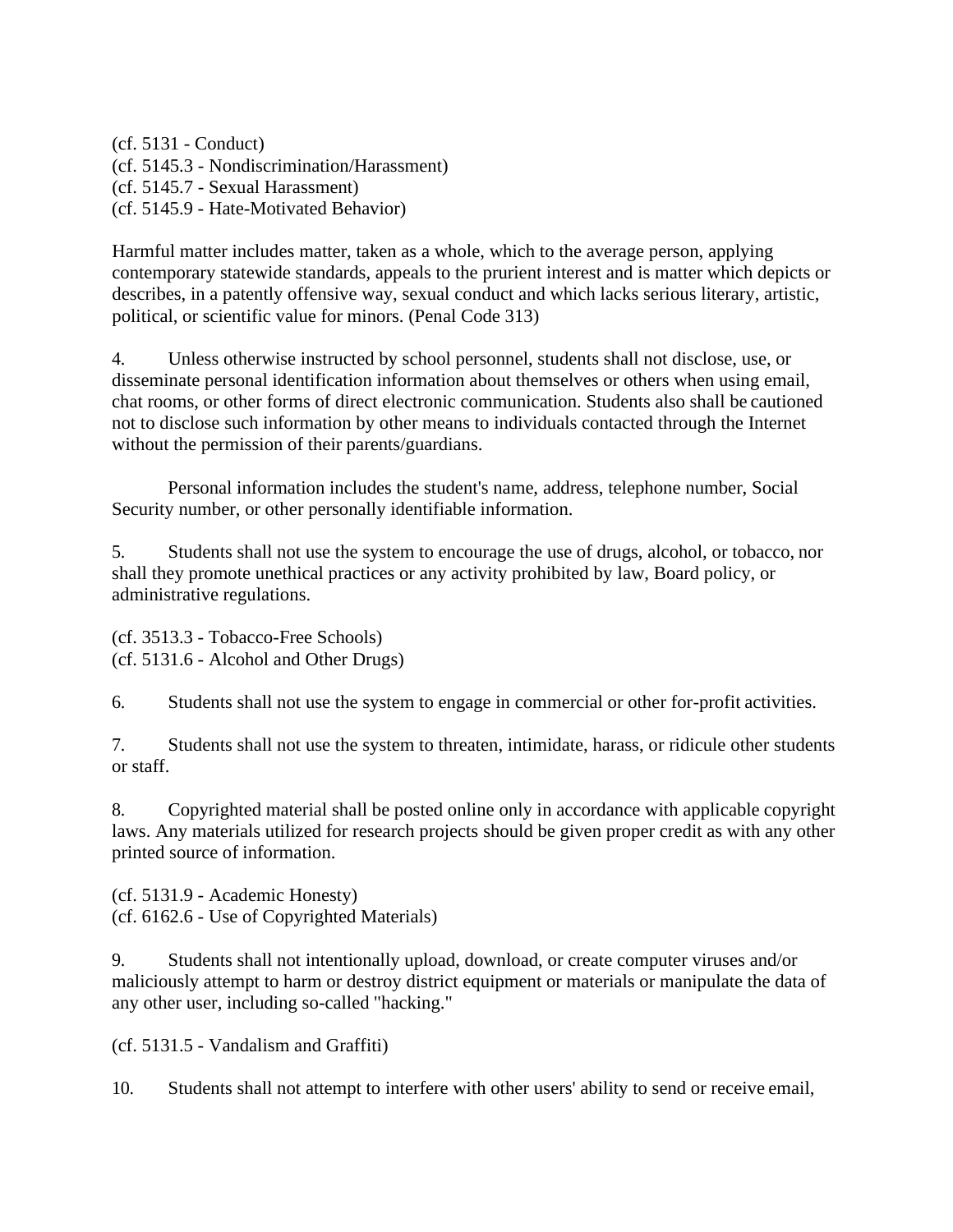nor shall they attempt to read, delete, copy, modify, or use another individual's identity.

11. Students shall report any security problem or misuse of the services to the teacher or principal.

The district reserves the right to monitor use of the district's systems for improper use without advance notice or consent. Students shall be informed that computer files and electronic communications, including email, are not private and may be accessed by the district for the purpose of ensuring proper use.

(cf. 5145.12 - Search and Seizure)

Whenever a student is found to have violated Board policy, administrative regulation, or the district's Acceptable Use Agreement, the principal or designee may cancel or limit a student's user privileges or increase supervision of the student's use of the district's technological resources, as appropriate. Inappropriate use also may result in disciplinary action and/or legal action in accordance with law and Board policy.

(cf. 5144 - Discipline) (cf. 5144.1 - Suspension and Expulsion/Due Process) (cf. 5144.2 - Suspension and Expulsion/Due Process (Students with Disabilities))

Regulation CORONADO UNIFIED SCHOOL DISTRICT approved: August 19, 2010 Coronado, California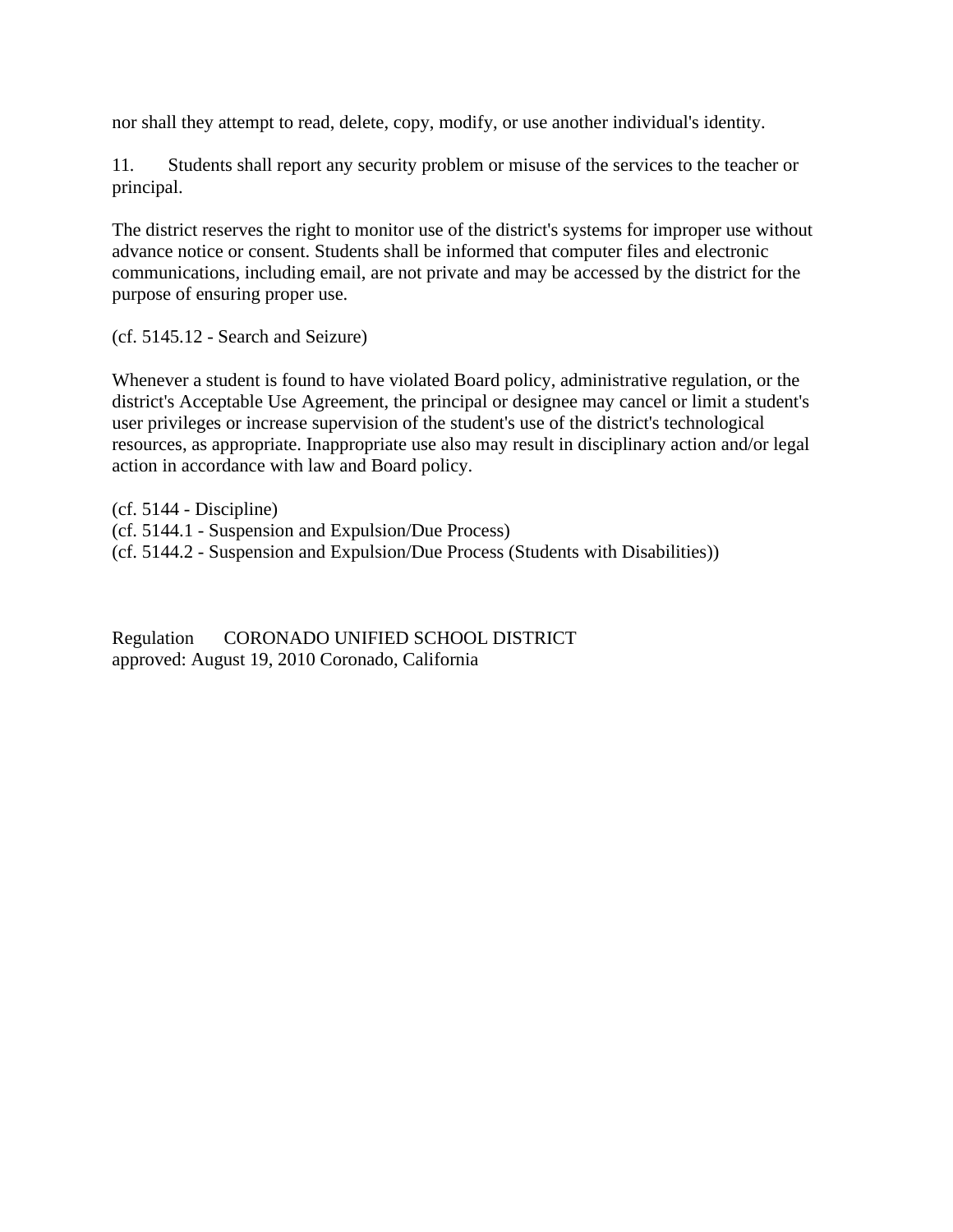## **Coronado USD Board Policy**

**Student Use Of Technology**

BP 6163.4 **Instruction**

The Governing Board intends that technological resources provided by the district be used in a safe, responsible, and proper manner in support of the instructional program and for the advancement of student learning.

(cf. 0440 - District Technology Plan) (cf. 1113 - District and School Web Sites) (cf. 4040 - Employee Use of Technology) (cf. 5131 - Conduct) (cf. 6163.1 - Library Media Centers)

The Superintendent or designee shall notify students and parents/guardians about authorized uses of district computers, user obligations and responsibilities, and consequences for unauthorized use and/or unlawful activities in accordance with district regulations and the district's Acceptable Use Agreement.

(cf. 5125.2 - Withholding Grades, Diploma or Transcripts)

(cf. 5144 - Discipline)

(cf. 5144.1 - Suspension and Expulsion/Due Process)

(cf. 5144.2 - Suspension and Expulsion/Due Process (Students with Disabilities))

(cf. 5145.12 - Search and Seizure)

Before a student is authorized to use the district's technological resources, the student and his/her parent/guardian shall sign and return the Acceptable Use Agreement specifying user obligations and responsibilities. In that agreement, the student and his/her parent/guardian shall agree not to hold the district or any district staff responsible for the failure of any technology protection measures, violations of copyright restrictions, or user mistakes or negligence. They shall also agree to indemnify and hold harmless the district and district personnel for any damages or costs incurred.

(cf. 6162.6 - Use of Copyrighted Materials)

The Superintendent or designee, with input from students and appropriate staff, shall regularly review and update this policy, the accompanying administrative regulation, and other relevant procedures to enhance the safety and security of students using the district's technological resources and to help ensure that the district adapts to changing technologies and circumstances.

Use of District Computers for Online Services/Internet Access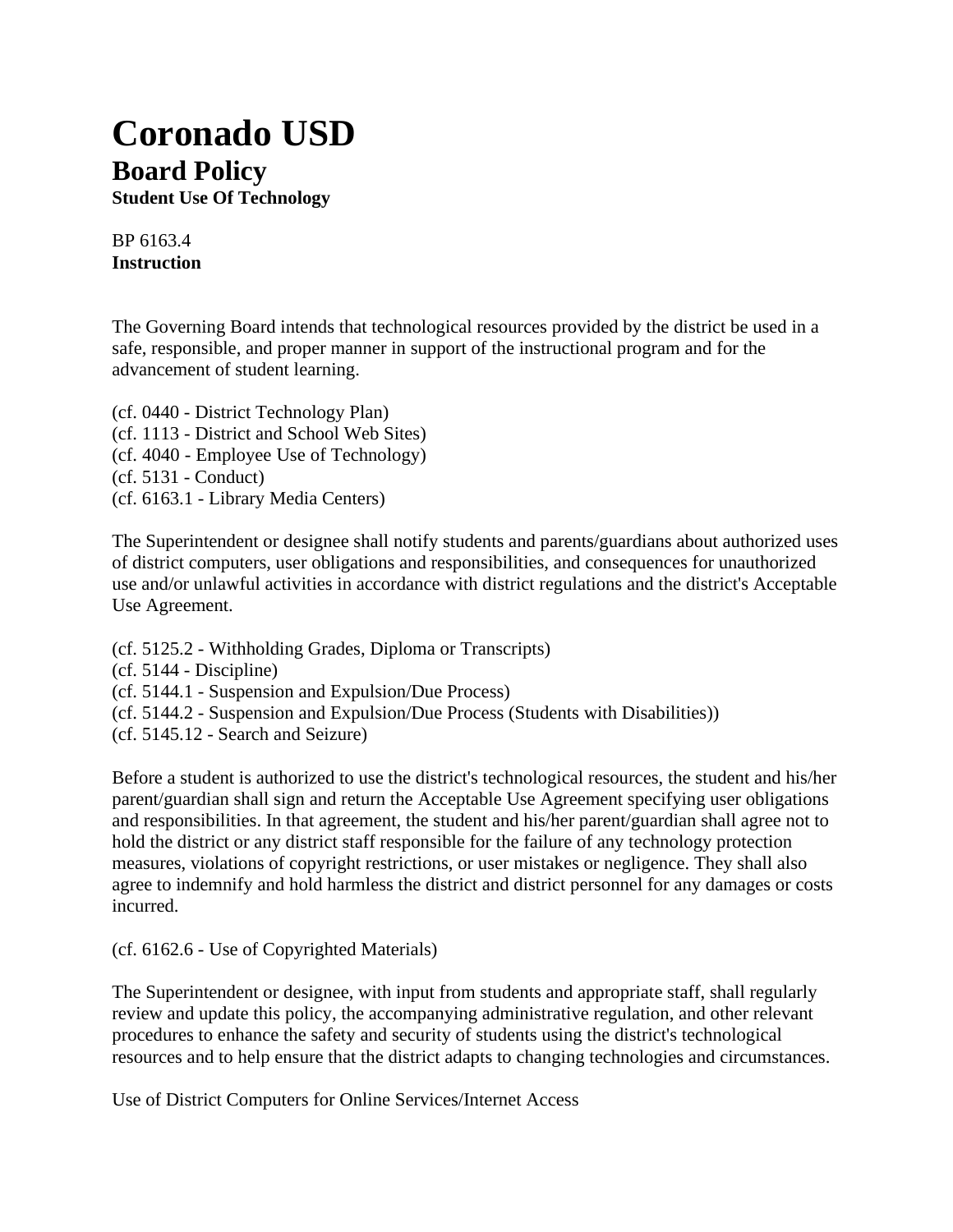The Superintendent or designee shall ensure that all district computers with Internet access have a technology protection measure that blocks or filters Internet access to visual depictions that are obscene, child pornography, or harmful to minors and that the operation of such measures is enforced. (20 USC 6777, 47 USC 254)

To reinforce these measures, the Superintendent or designee shall implement rules and procedures designed to restrict students' access to harmful or inappropriate matter on the Internet and to ensure that students do not engage in unauthorized or unlawful online activities. Staff shall supervise students while they are using online services and may have teacher aides, student aides, and volunteers assist in this supervision.

The Superintendent or designee also shall establish regulations to address the safety and security of students and student information when using email, chat rooms, and other forms of direct electronic communication.

The Superintendent or designee shall provide age-appropriate instruction regarding safe and appropriate behavior on social networking sites, chat rooms, and other Internet services. Such instruction shall include, but not be limited to, the dangers of posting personal information online, misrepresentation by online predators, how to report inappropriate or offensive content or threats, behaviors that constitute cyberbullying, and how to respond when subjected to cyberbullying.

Student use of district computers to access social networking sites is not prohibited, but access is limited to educational purposes only. To the extent possible, the Superintendent or designee shall block access to such sites on district computers with Internet access. Student use of school computers, networks, and internet services is a privilege, not a right. Compliance with the district's policies and rules concerning computer use is mandatory. Students who violate these policies and rules may have their computer privileges limited.

Legal Reference: EDUCATION CODE 51006 Computer education and resources 51007 Programs to strengthen technological skills 51870-51874 Education technology 60044 Prohibited instructional materials PENAL CODE 313 Harmful matter 502 Computer crimes, remedies 632 Eavesdropping on or recording confidential communications 653.2 Electronic communication devices, threats to safety UNITED STATES CODE, TITLE 15 6501-6506 Children's Online Privacy Protection Act UNITED STATES CODE, TITLE 20 6751-6777 Enhancing Education Through Technology Act, Title II, Part D, especially: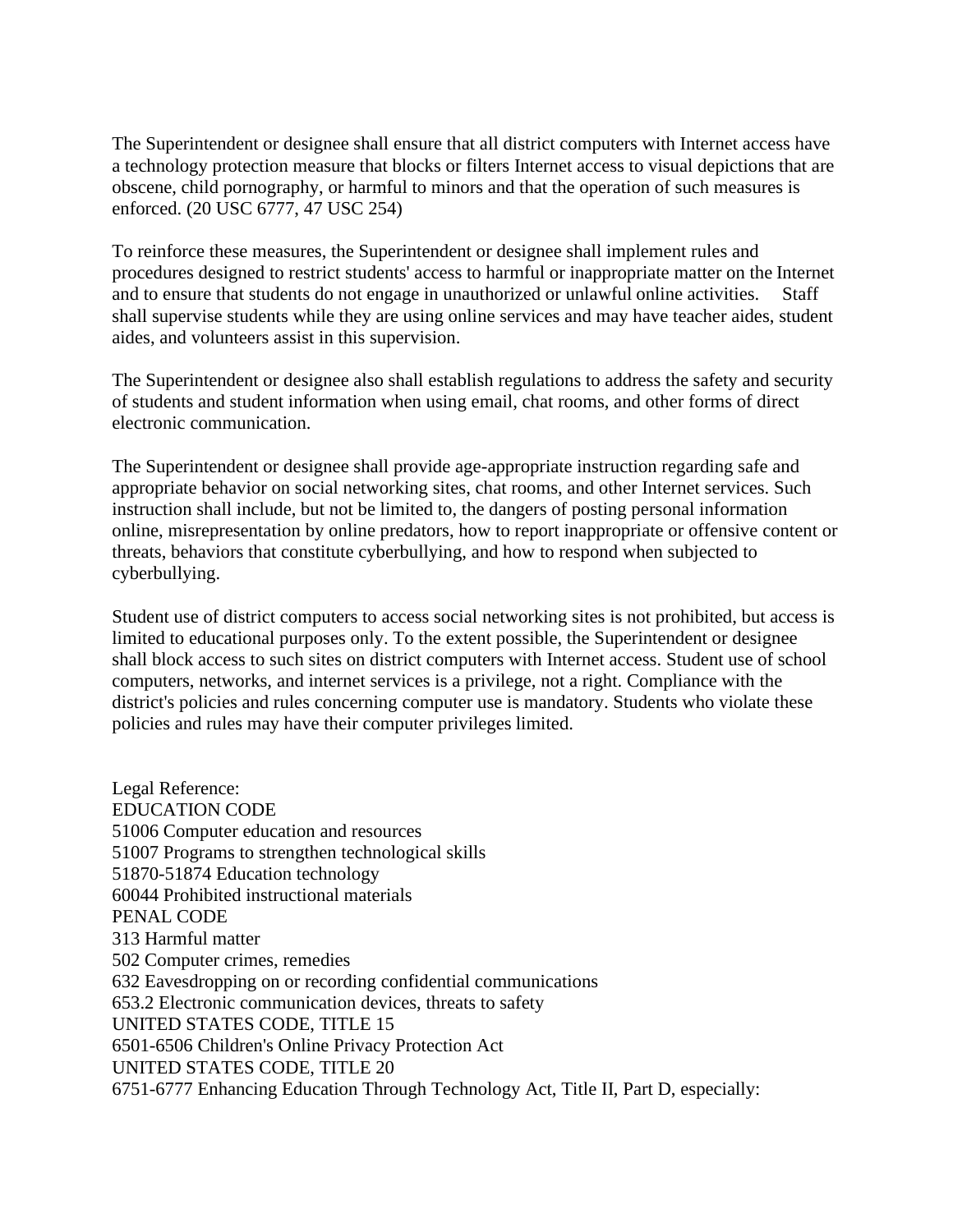6777 Internet safety UNITED STATES CODE, TITLE 47 254 Universal service discounts (E-rate) CODE OF FEDERAL REGULATIONS, TITLE 16 312.1-312.12 Children's Online Privacy Protection Act CODE OF FEDERAL REGULATIONS, TITLE 47 54.520 Internet safety policy and technology protection measures, E-rate discounts

Management Resources: CSBA PUBLICATIONS Cyberbullying: Policy Considerations for Boards, Policy Brief, July 2007 FEDERAL TRADE COMMISSION PUBLICATIONS How to Protect Kids' Privacy Online: A Guide for Teachers, December 2000 MY SPACE.COM PUBLICATIONS The Official School Administrator's Guide to Understanding MySpace and Resolving Social Networking Issues WEB SITES CSBA: [http://www.csba.org](http://www.csba.org/) American Library Association: [http://www.ala.org](http://www.ala.org/) California Coalition for Children's Internet Safety: [http://www.cybersafety.ca.gov](http://www.cybersafety.ca.gov/) California Department of Education: [http://www.cde.ca.gov](http://www.cde.ca.gov/) Center for Safe and Responsible Internet Us[e: http://csriu.org](http://csriu.org/) Federal Communications Commission: [http://www.fcc.gov](http://www.fcc.gov/) Federal Trade Commission, Children's Online Privacy Protection: <http://www.ftc.gov/privacy/privacyinitiatives/childrens.html> U.S. Department of Educ[ation: http://www.ed.gov](http://www.ed.gov/) Web Wise Kids: [http://www.webwisekids.org](http://www.webwisekids.org/)

Policy CORONADO UNIFIED SCHOOL DISTRICT adopted: August 19, 2010 Coronado, California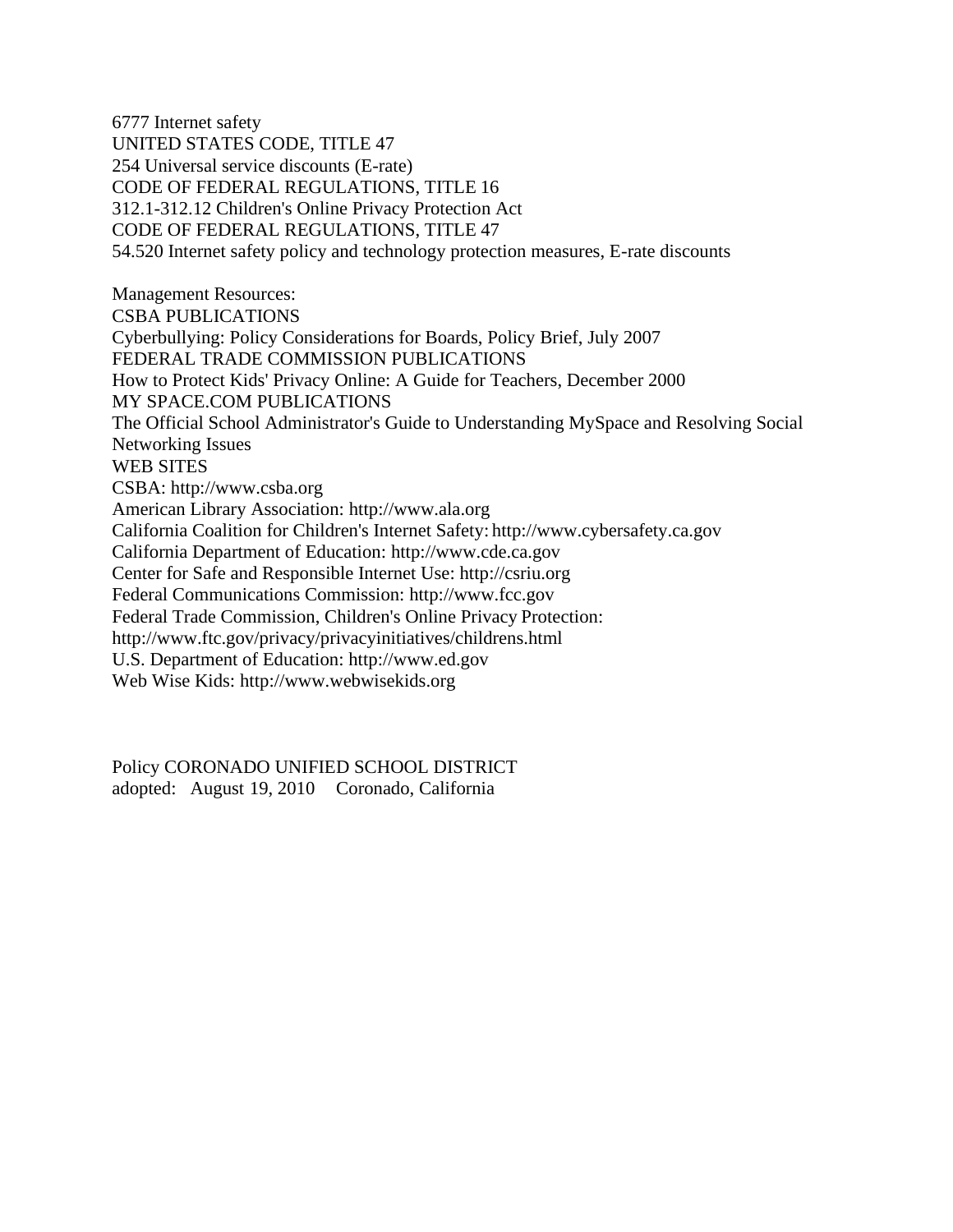## **CUSD Computer System Support & Service Liability Disclaimer**

Coronado Unified School District (CUSD) assumes no responsibility for any special, incidental, indirect or consequential damages of any kind, or any damages whatsoever (including without limitation, those resulting from: (1) reliance on the materials or products presented, (2) costs of replacement goods, (3) loss of use or data, (4) delays or scholastic interruptions, (5) and any theory of liability, arising out of or in connection with the use or performance of information whether or not CUSD has been advised of the possibility of such damages. Customer agrees to hold CUSD harmless for any such damages that may arise from the attempted service of systems.

Due to the nature of the repair services offered by CUSD, laptops, netbooks, or devices not owned by CUSD cannot be repaired by a district technician. There is inherent risk of damage involved in any repairs. CUSD accepts no liability of any kind for any damage to laptops, netbooks, devices, components, cases, data or peripherals submitted while on a CUSD school site campus or while in transit to or from a CUSD school site campus.

Although all attempts are made to provide accurate, current and reliable information, you should recognize the possibility that errors may exist in the information available. Before following any advice, installing any software or hardware recommended, or submitting system for support and service, you are strongly encouraged to do a full backup of your data and system. CUSD shall under no circumstances be responsible for data loss or system failure.

Services and products advertised may be modified or discontinued without prior notice.

It is important to understand that a Manufacturer's product warranty is limited. Generally this is limited to the computer's electronic parts. Software fixes and installations are not covered unless otherwise stated.

Please be advised that it is the end user's responsibility to understand the impact of upgrades to the operating system, applications and utility software. Such upgrades can lead to incompatibilities and possible loss of data. Computer hardware and software work together and incompatibility may not become apparent until a later date. We advise contacting the manufacturer of your software regarding compatibility issues.

CUSD is not responsible for installation or recovery of software. CUSD is not responsible for any form of data. CUSD is not responsible for installation of applications.

It is accepted practice to perform periodic file system maintenance. This can be done by the user on most PC machines using the utilities. You, the client, are solely responsible for backing up all data before any repair is made to your device.